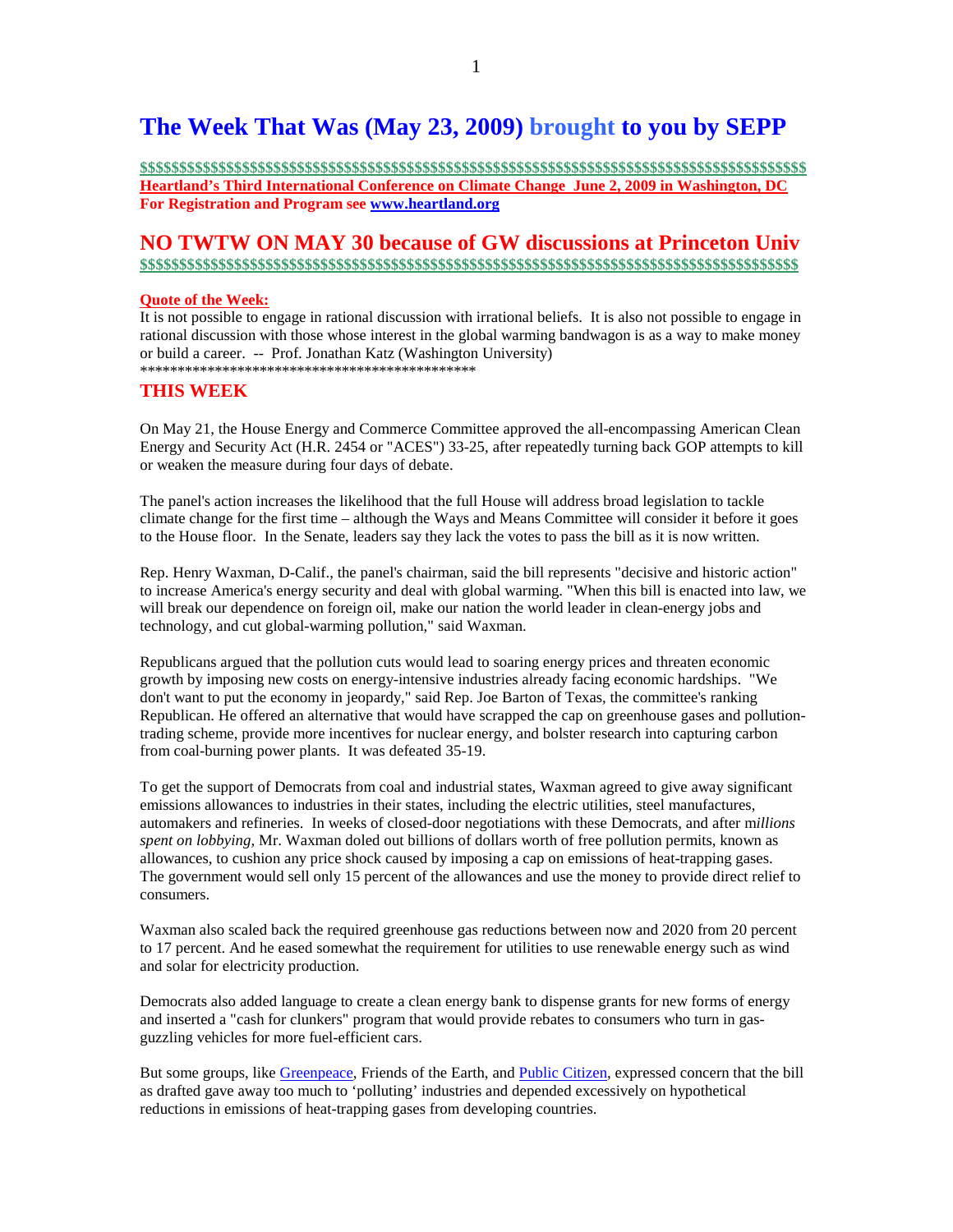In the end, 85 percent of all pollution allowances were given at no cost for various purposes, including compensating energy-intensive industries, state governments, oil refiners and low-income households, at least in the early years of the program.

However, a provision in the ACES bill allows polluting firms in the U.S. to finance emissions reductions overseas in lieu of reducing their own global warming pollution and may allow American emissions to continue to rise for up to twenty years, according to new analysis from the Breakthrough Institute.

The provision allows power plants, oil refiners, and other polluters regulated under the bill's cap and trade program to use up to one billion tons of international emissions reductions, or "offsets," to be used instead of reducing their own emissions each year. The bill also allows up to one billion tons of additional offsets each year, sourced from sectors of the U.S. economy that do not fall under the pollution cap, such as forestry and agriculture. If a suitable supply of domestic emissions offsets is unavailable, the limit on the use of international offsets may be raised to 1.5 billion tons annually at the discretion of the Administrator of the U.S. Environmental Protection Agency (EPA).

The extensive use of these international and domestic offsets would effectively allow U.S. firms in capped sectors to continue emitting greenhouse gases at levels well above the reductions supposedly driven by the emissions cap. New analysis from the Breakthrough Institute reveals that if fully utilized, the offset provisions in the ACES bill would allow continued Business-As-Usual growth in U.S. GH gas emissions until 2030.

------------------------------------------------------------------------------------------------------

*SEPP Comment: ACES lacks any scientific basis, is hugely expensive, yet ineffective, and needlessly complicated. The simplest policy would have been to impose a carbon tax that would raise prices so much that households and businesses would use less energy from coal, oil and natural gas. Proceeds from the tax could then be rebated to consumers or used for other government purposes. Even a 'simple' carbon tax has its complications; enviros would likely oppose it because it gives a cost advantage to nuclear energy.* 

\*\*\*\*\*\*\*\*\*\*\*\*\*\*\*\*\*\*\*\*\*\*\*\*\*\*\*\*\*\*\*\*\*\*\*\*\*\*\*\*\*\*\*\*\*\*\*\*\*\*\*\*\*\*\*\*\*\*\*\*\*\*\*\*\*

### **SEPP Science Editorial #15-2009 (5/23/09)**

**The West Antarctic Ice Sheet (WAIS) and Sea-Level Rise**  *Guest Editorial by Thomas Sheahen tsheahen@alum.mit.edu Ref.: J.L. Bamber et al, Science v. 324, pp 901- 903 (15 May 2009).* 

**The topic is of interest because the WAIS has been known to collapse in the past, most recently maybe about 400,000 years ago. The main thing the** *Science* **paper does is re-calculate with more accurate input data what had first been published in 1975, when less was known of the surface features.. Parts of the WAIS are on bedrock that is beneath sea level and parts are elevated above sea level.** 

 The "region of interest" eligible for collapse is smaller than earlier supposed. The old estimate of maximum sea level rise was about 6 meters; the new calculation gives a maximum of 3.2 m. The sea level rise that is actually expected is about 1.8 m -- based on taking ice on certain places in Antarctica and having it melt into the ocean. To pursue that point, you have to go to the online supplemental material and look at tables and figures there.

There are a few points of interest to those who pay attention to the political spin of *Science*:

 First, the 1.8 m expected value appears in one sentence, never in the abstract, which talks about the maximum value.

 Second, much is made of the notion that the coasts of America will experience a sea-level rise about 25% higher than global average. This is because the earth's axis of rotation will change a little due to redistribution of mass when the ice leaves its present position.

 Third, an associated "Perspectives" article (p. 888-889) goes to considerable length to paint the picture as gloomy as possible, emphasizing all that could go wrong. Without mentioning the 1.8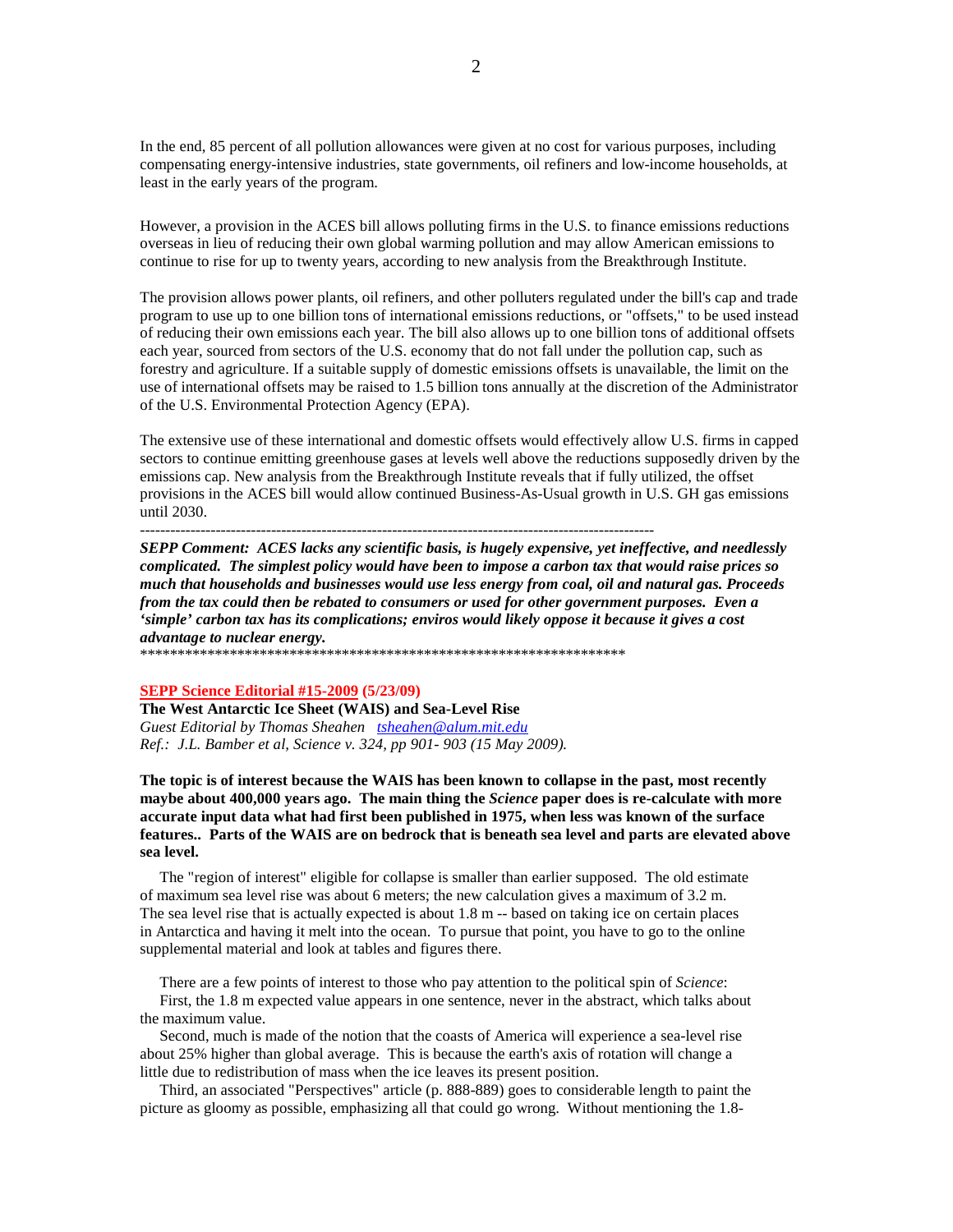m figure buried within the Bamber et al paper, the Perspectives article asserts that "..., just 0.5 to 1.0 m of uniform sea-level rise will cause catastrophic geopolitical and economic devastation in many urbanized coastal settings." It also says things like "The time scale of the fully manifested instability cannot currently be predicted." Clearly, this permits alarmists to go right on insisting that inundation of cities is imminent, while previous estimates visualized WAIS survival for several millennia (assuming that the present Holocene persists that long).

Finally, remember that the Hansen-Al Gore-ism of "20 feet" is a vestige of the 1975 calculation, now laid to rest. \*\*\*\*\*\*\*\*\*\*\*\*\*\*\*\*\*\*\*\*\*\*\*

1. Bogus Models Used To Justify Anti-CO2 Push

- 2. ACES Bill provides a Guide for Mass Unemployment
- 3. Public Hearing on EPA Endangerment Finding
- 4. Canada's Oil Bonanza
- **5. The Climate-Industrial Complex**
- **6. Earth Day remembered**
- 7. Light cars are dangerous cars
- 8. Is Global Warming bad?

#### 9. News from the American Council on Science and Health

### **NEWS YOU CAN USE**

Lord Monckton addresses the central question: Climate Sensitivity http://scienceandpublicpolicy.org/images/stories/papers/originals/central question on sensitivity.pdf \*\*\*\*\*\*\*\*\*\*\*\*\*\*\*\*\*\*\*\*\*\*\*\*\*\*\*\*\*\*\*\*\*

Rep. Steve Scalise's remarks on the Federal Building Code contained in ACES, the Climate Change and Clean Energy Bill http://www.liberalmadness.com/video/global-warming-building-code Skeptics have maintained for a long time that AGW alarmism was nothing more than a transparent scam to grab power and grow government. This video demonstrates one of many reasons why this is true. 

Wash. Post, May 22, 2009: Climate bill 'badly flawed': 'It would be difficult to implement even in Sweden' – 'The opportunities for waste, fraud, and regulatory screw-up look enormous.' It's not too late to change our minds'  $-$  [*Excerpts, courtesy of ClimateDepot.com. Full story at:* http://www.washingtonpost.com/wp-dyn/content/article/2009/05/21/AR2009052104402.html 1 **\*\*\*\*\*\*\*\*\*\*\*\*\*\*\*\*\*\*\*\*\*\*\*\*\*\*\*\*\*\*\*\*\*\*** 

US CO2 goals 'to be compromised' Energy Secretary Steven Chu says the US will not be able to cut emissions as much as needed due to domestic opposition.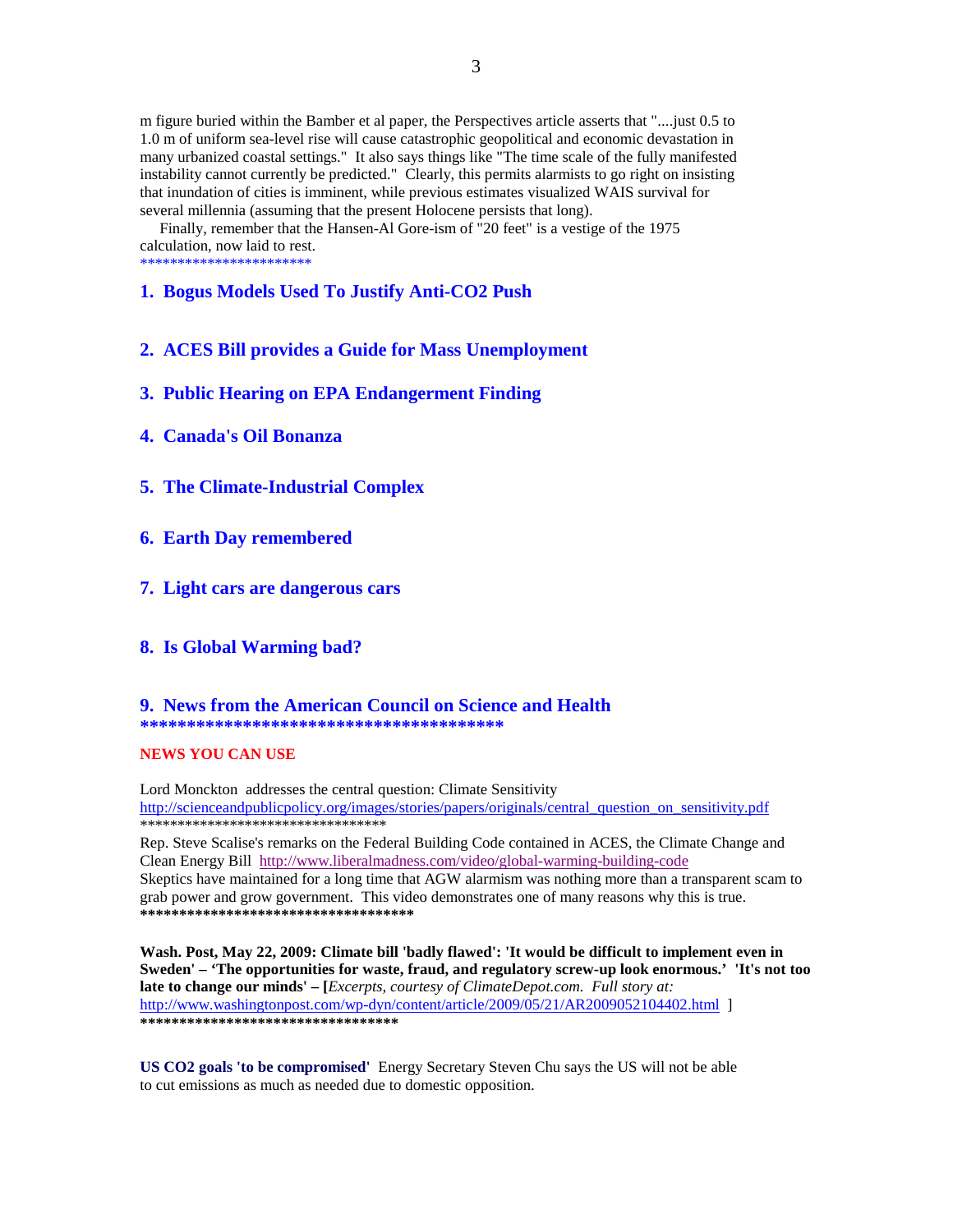http://news.bbc.co.uk/2/hi/science/nature/8061929.stm 

"The 'Summaries for Policymakers' of the various IPCC reports are agreed line-by-line in meetings of Government representatives... They actually represent "Summaries approved BY policymakers" – Vincent Gray -- New Zealand Climate Newsletter \*\*\*\*\*\*\*\*\*\*\*\*\*\*\*\*\*\*\*\*

Polish National Academy of Sciences joins Climate Skeptics. This is a bit of news that might be helpful to letter writers & debaters. http://motls.blogspot.com/2009/04/polish-nas-joined-climate-skeptics.html 

Good news about CO2 for older men http://www3.telus.net/public/rrrobbie/essay/CO2sex.html 

### **UNDER THE BOTTOM LINE**

NYT editorial: "The Earth Wins One: New emissions standards will put America back on the road toward energy independence. But the biggest winner could be the atmosphere." http://www.nytimes.com/2009/05/20/opinion/20weds1.html?th&emc=th 

Examples of recent 'climate research' (All names have been deleted):

"Climate change and sexual size dimorphism in an Arctic spider. Biol Lett 12 May 2009. http://highwire.stanford.edu/cgi/medline/pmid;19435831

"Climate change effects on migration phenology may mismatch brood parasitic cuckoos and their hosts. Biol Lett 14 May 2009. http://highwire.stanford.edu/cgi/medline/pmid;19443508

"Climate and acute/subacute paracoccidioidomycosis in a hyper-endemic area in Brazil. Int J Epidemiol 11 May 2009. http://highwire.stanford.edu/cgi/medline/pmid;19433518

Listen, biologists have to make a living too

## **1. BOGUS MODELS USED TO JUSTIFY ANTI-CO2 PUSH**

By ROBERT SAMUELSON, April 24, 2009 http://www.ibdeditorials.com/IBDArticles.aspx?id=325470780474339

Few things are more appealing in politics than something for nothing. As Congress begins considering anti-global-warming legislation, environmentalists hold out precisely that tantalizing prospect: We can conquer global warming at virtually no cost.

Here's a typical claim from the Environmental Defense Fund: "For about a dime a day (per person), we can solve climate change, invest in a clean energy future and save billions in imported oil."

This sounds too good to be true, because it is. About four-fifths of the world's and America's energy comes from fossil fuels — oil, coal, natural gas — which are also the largest source of man-made carbon dioxide, the main greenhouse gas.

The goal is to eliminate fossil fuels or suppress their CO2. The bill now being considered in the House would mandate a 42% decline in greenhouse emissions by 2030 from 2005 levels and an 83% drop by 2050.

Re-engineering the world energy system seems an almost impossible undertaking. Just consider America's energy needs in 2030, as estimated by the Energy Information Administration.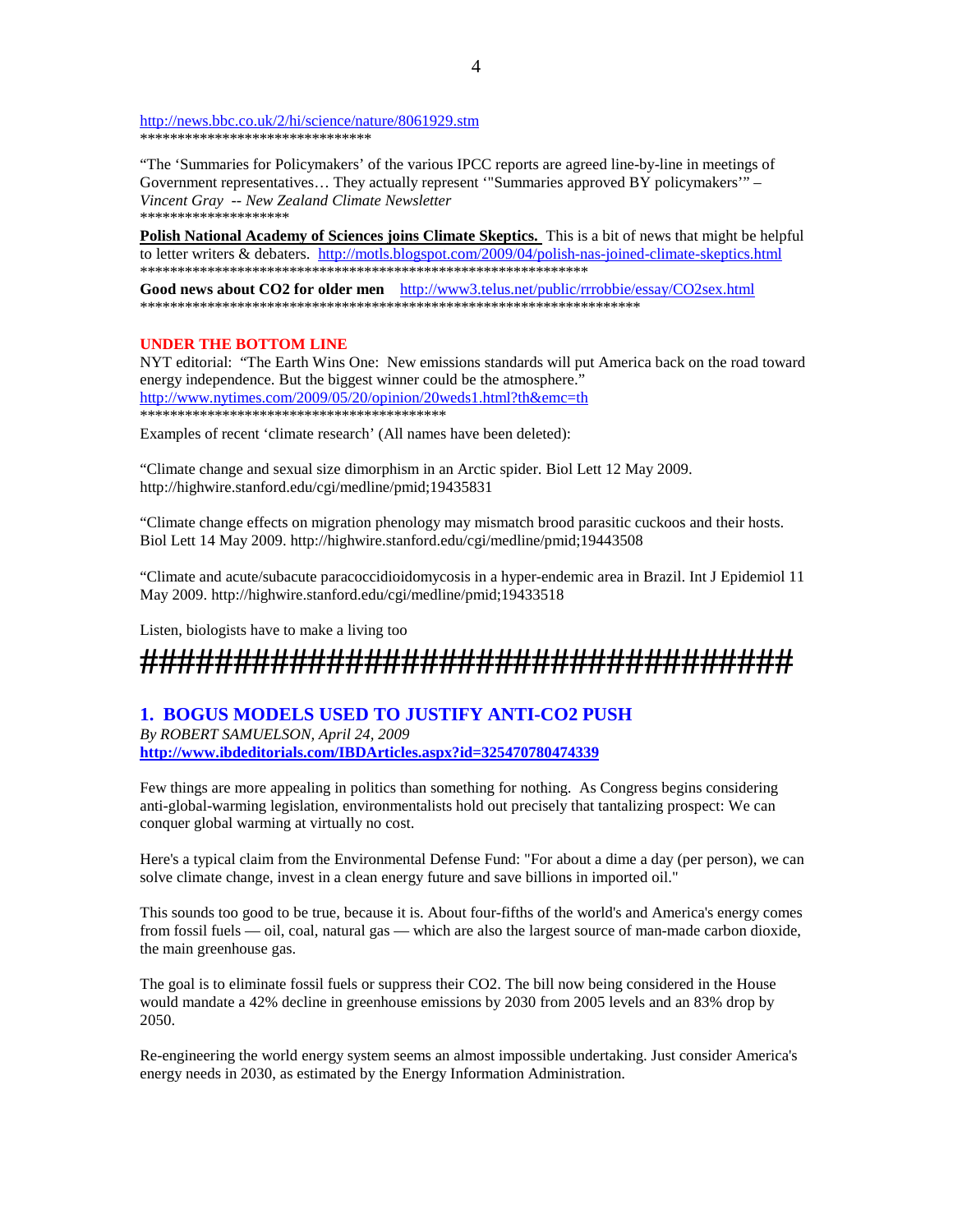• Compared with 2007, the U.S. is projected to have almost 25% more people (375 million), an economy about 70% larger (\$20 trillion) and 27% more light-duty vehicles (294 million). Energy demand will be strong.

But the EIA also assumes greater conservation and use of renewables. From 2007 to 2030, solar power grows 18 times, wind six times. New cars and light trucks get 50% better gas mileage. Light bulbs and washing machines become more efficient. Higher energy prices discourage use; by 2030, oil is \$130 a barrel in today's dollars.

For all that, U.S. CO2 emissions in 2030 are projected at 6.2 billion metric tons, 4% higher than in 2007. As an example, solar and wind together would still supply only about 5% of electricity, because they expand from a tiny base.

To comply with the House bill, CO2 emissions would have to be about 3.5 billion tons. The claims of the EDF and other environmentalists that this reduction can occur cheaply rely on economic simulations by "general equilibrium" models.

An Environmental Protection Agency study put the cost as low as \$98 per household a year, because high energy prices are partly offset by government rebates. With 2.5 people in the average household, that's roughly 11 cents a day per person.

The trouble is that these models embody wildly unrealistic assumptions: there are no business cycles; the economy is always at "full employment"; strong growth is assumed, based on past growth rates; the economy automatically accommodates major changes — if fossil fuel prices rise (as they would under antiglobal warming laws), consumers quickly use less and new supplies of "clean energy" magically materialize.

There's no problem and costs are low, because the models say so. But the real world, of course, is different.

Half the nation's electricity comes from coal. The costs of "carbon capture and sequestration" — storing CO2 underground — are uncertain, and if the technology can't be commercialized, coal plants will continue to emit or might need to be replaced by nuclear plants.

Will Americans support a doubling or tripling of nuclear power? Could technical and construction obstacles be overcome in a timely way? Paralysis might lead to power brownouts or blackouts, which would penalize economic growth.

Countless practical difficulties would arise in trying to wean the U.S. economy from today's fossil fuels. One estimate done by economists at the Massachusetts Institute of Technology found that meeting most transportation needs in 2050 with locally produced biofuels would require "500 million acres of U.S. land . . . more than the total of current U.S. cropland." America would have to become a net food importer.

In truth, models have a dismal record of predicting major economic upheavals or their consequences. They didn't anticipate the present economic crisis. Earlier, they didn't predict the run-up in oil prices to almost \$150 a barrel last year.

In the 1970s, they didn't foresee runaway inflation. "General equilibrium" models can help evaluate different policy proposals by comparing them against a common baseline. But these models can't tell us how the economy will look in 10 or 20 years, because so much is assumed or ignored — growth rates; financial and geopolitical crises; major bottlenecks; crippling inflation or unemployment.

The selling of the green economy involves much economic make-believe. Environmentalists not only maximize the dangers of global warming — from rising sea levels to advancing tropical diseases. They also minimize the costs of dealing with it.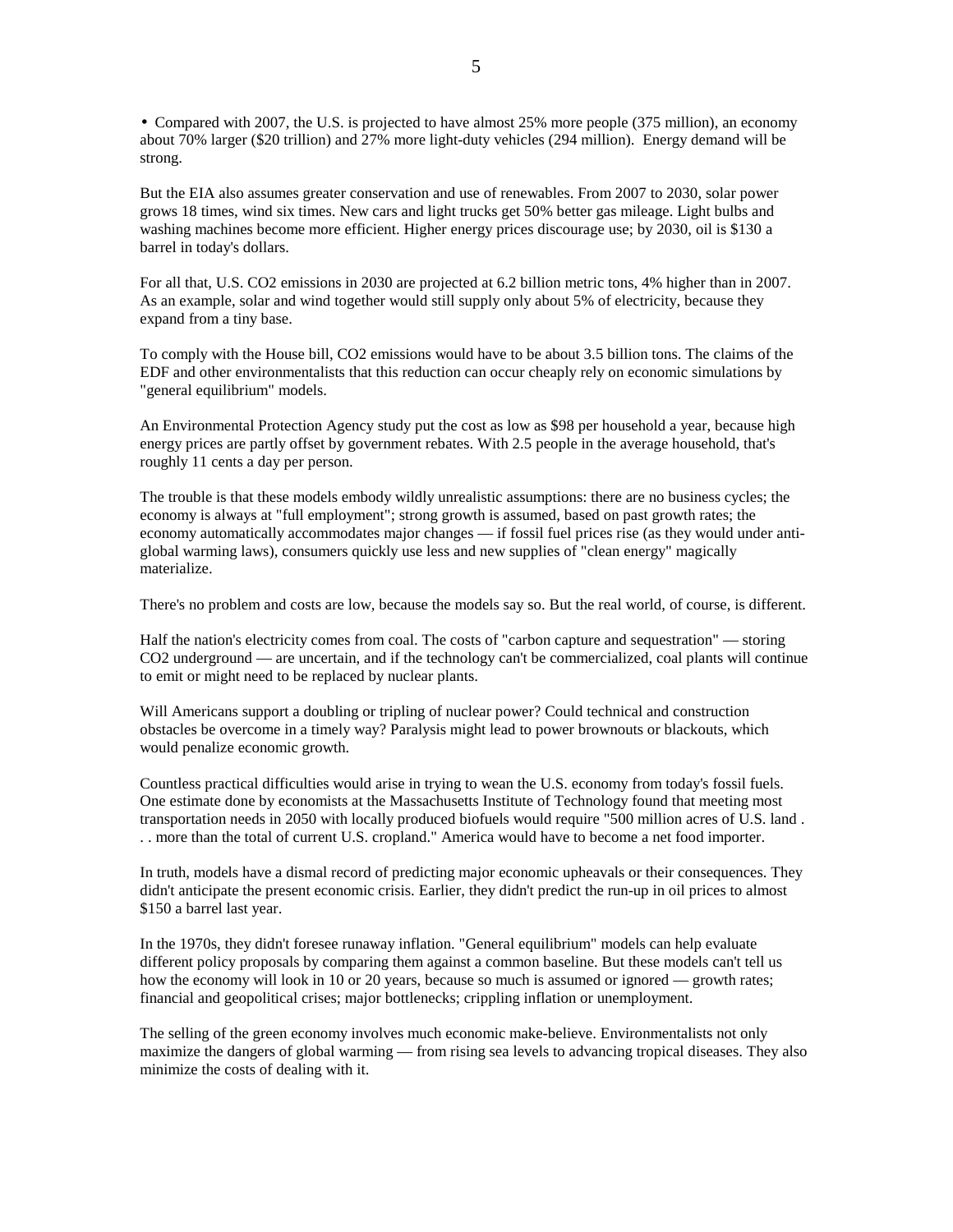Actually, no one involved in this debate really knows what the consequences or costs might be. All are inferred from models of uncertain reliability. Great schemes of economic and social engineering are proposed on shaky foundations of knowledge. Candor and common sense are in scarce supply. ------------------------------------------------------------------------------------------------------------------

*SEPP Comments: If you think that the economic models are bad, the climate models are worse. And they provide the sole justification for going after CO2 as a pollutant.*  \*\*\*\*\*\*\*\*\*\*\*\*\*\*\*\*\*\*\*\*\*\*\*\*\*\*\*\*\*\*

## **2. 'ACES' BILL PROVIDES A GUIDE FOR MASS UNEMPLOYMENT**

*Pulp Fiction: On Page 781 of Waxman Cap-and-Tax Bill, a Response Guide for Mass Unemployment: Beneficiaries to receive 3 years of salary, health insurance, job training, and relocation package as a result of this job-killing measure* 

Washington, DC – With 946 pages of legislative text, it comes as no surprise that as the days pass by, interesting new provisions buried deep in the Waxman-Markey cap-and-tax bill are revealed. Today we expose section 426.

"While the authors of this bill continue to insist that cap-and-tax will be a clear economic winner, several provisions buried deep in the text confirm their true belief that it will massively stimulate the unemployment rolls," said Thomas J. Pyle, president of the American Energy Alliance.

Pyle is referring to Title IV, Subtitle B, Part 2, Section 426, of the American Clean Energy and Security Act of 2009, which states; An eligible worker (specifically, workers who lose their jobs as a result of this measure) may receive a climate change adjustment allowance under this subsection for a period of not longer than 156 weeks…80 percent of the monthly premium of any health insurance coverage…up to a maximum payment of \$1,500 in relocation allowance…and job search expenses not exceed[ing] \$1,500.

"America is supposed to be a land of opportunity and prosperity – not a land where political elites work behind closed doors to ship jobs offshore," continued Pyle. "And with only 24 percent of the American people even knowing what cap-and-trade is, I am convinced that when the public learns that the leaders of this government are indeed, purposely and knowingly, outsourcing American jobs in the name of global warming, they will demand answers and hold them accountable."

*The American Energy Alliance (AEA) is a not-for-profit organization that engages in public policy advocacy and debate surrounding the function, operation, and government regulation of global energy markets. AEA, an affiliate of the Institute for Energy Research, works to educate and mobilize citizens around the idea that freely-functioning energy markets provide the most efficient and effective solutions to today's global energy and environmental challenges.* \*\*\*\*\*\*\*\*\*\*\*\*\*\*\*\*\*\*\*\*\*\*\*\*\*\*\*\*\*\*\*\*\*\*\*\*\*\*\*\*\*\*\*\*\*\*\*\*\*\*

## **3. PUBLIC HEARING ON EPA 'ENDANGERMENT FINDING'**

*Oral Testimony by S. Fred Singer, PhD* 

------------------------------------------------------------------------

*May 18, 2009, Arlington, VA* 

*I am Professor Emeritus of Environmental Sciences at the University of VA and an atmospheric physicist. I have researched climate science problems for over 50 years. I was the founding director of the US Weather Satellite Service. Later, concerned about environmental quality, I was in the forefront of Clean-Water action and Estuarine Protection in the US Department of Interior and have also served as a Deputy Assistant Administrator of the Environmental Protection Agency. As a reviewer of IPCC climate reports I share the 2007 Nobel Peace Prize with Al Gore, Rajendra Pachauri, and about 2000 others.* 

**In my professional opinion, the EPA Endangerment Finding is fatally flawed and should be rejected.** Its science is based primarily on the United Nations-IPCC report. But the IPCC conclusion about the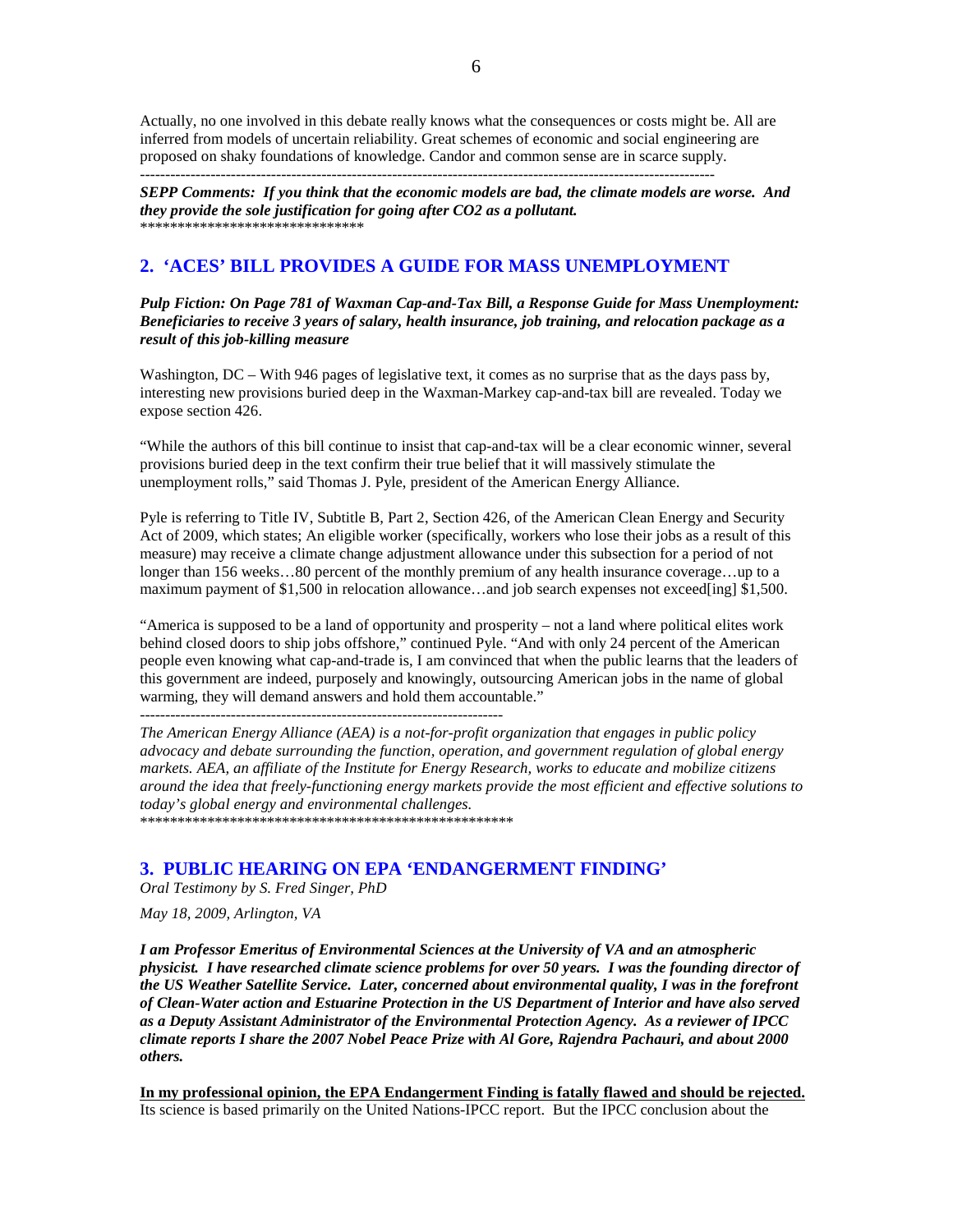human cause of climate warming is not supported by any kind of credible evidence. None whatsoever! Their so-called proof of a human cause relies solely on computer models that have never been verified by atmospheric data. Please remember: In science, data always trumps theory.

We should realize that current climate models are just computer exercises; they are not evidence. No matter how smart these computers are, they cannot capture the complexity of the real atmosphere that gives us terrestrial climate. The best description is: G.I.G.O: Garbage in, garbage out. I am reminded of this every time I read that some change in climate is "worse than expected." That's just another way of admitting that the model predictions have failed.

Every one of the 20-odd IPCC models predicts that climate must warm rapidly as CO2 levels increase. But there has been no warming now for more than a whole decade. And empirical studies on real data – not models – show far smaller climate sensitivity to CO2 than predicted by IPCC models. Clearly, CO2 does not control the climate and cannot be considered a pollutant.

The evidence against the IPCC and the Endangerment Finding is marshaled in the report of the N-IPCC, the Non-governmental International Panel on Climate Change. In contrast to the IPCC, the N-IPCC concludes that "Nature rules the climate, not human activity." This N-IPCC conclusion is supported by more than 30,000 scientists; their names are listed in the full N-IPCC report. You can access N-IPCC through any search engine like Google or on the website www.sepp.org.

If climate is controlled by natural forces, as N-IPCC clearly demonstrates, then regulation of CO2 is not only pointless and ineffective -- but also very costly. It's all pain and no gain.

To sum up:

\*\*We reject the current climate models that have not been verified.

\*\*We reject the IPCC conclusion that human activity causes significant warming.

\*\*We urge you to reject the EPA Endangerment Finding as unscientific and fatally flawed. \*\*\*\*\*\*\*\*\*\*\*\*\*\*\*\*\*\*\*\*\*\*\*\*\*\*\*\*\*\*\*\*\*\*\*\*\*\*\*\*\*\*\*\*\*\*\*\*\*\*\*\*\*\*\*\*\*\*\*\*\*\*\*\*\*\*\*\*\*\*\*\*\*\*

### **4. CANADA'S OIL BONANZA**

*By INVESTOR'S BUSINESS DAILY, May 18, 2009* 

Talk about alternative energy! Canada has the oil the American economy desperately needs — and then some. So why do we treat this and other energy allies like pariahs?

The next Saudi Arabia? Why, Canada. Don't believe it? A new study by the respected energy consultancy IHS-CERA (formerly Cambridge Energy Associates) says Canada's oil sands could provide the U.S. with billions of barrels of oil — oil we must have or our economy will shudder to a halt.

In 2000, Canada's sands produced just 600,000 barrels of oil a day; today, it produces 1.3 million. By 2030, it could be producing as much as 6 million.

It's a good thing they're doing it, because we'll need it — despite all the blather you hear about so-called alternative energy picking up the slack. It won't. It can't.

Virtually no major reputable forecaster sees anything other than a very minor role for alternative energy over the next three decades. Like it or not, fossil fuels are the name of the game.

Both the U.S. Energy Department and the American Petroleum Institute forecast that, barring some miracle breakthrough, at least until 2030 oil, coal and natural gas will be needed for at least 80% of our energy output — even as our own oil production shrinks.

To keep our economy growing, we must have more oil. Weirdly, however, the U.S. seems bent on making it harder to get it here. The budget unveiled by the White House earlier this year contained a slew of taxes, regulations and punishments for our domestic oil industry. This makes no sense.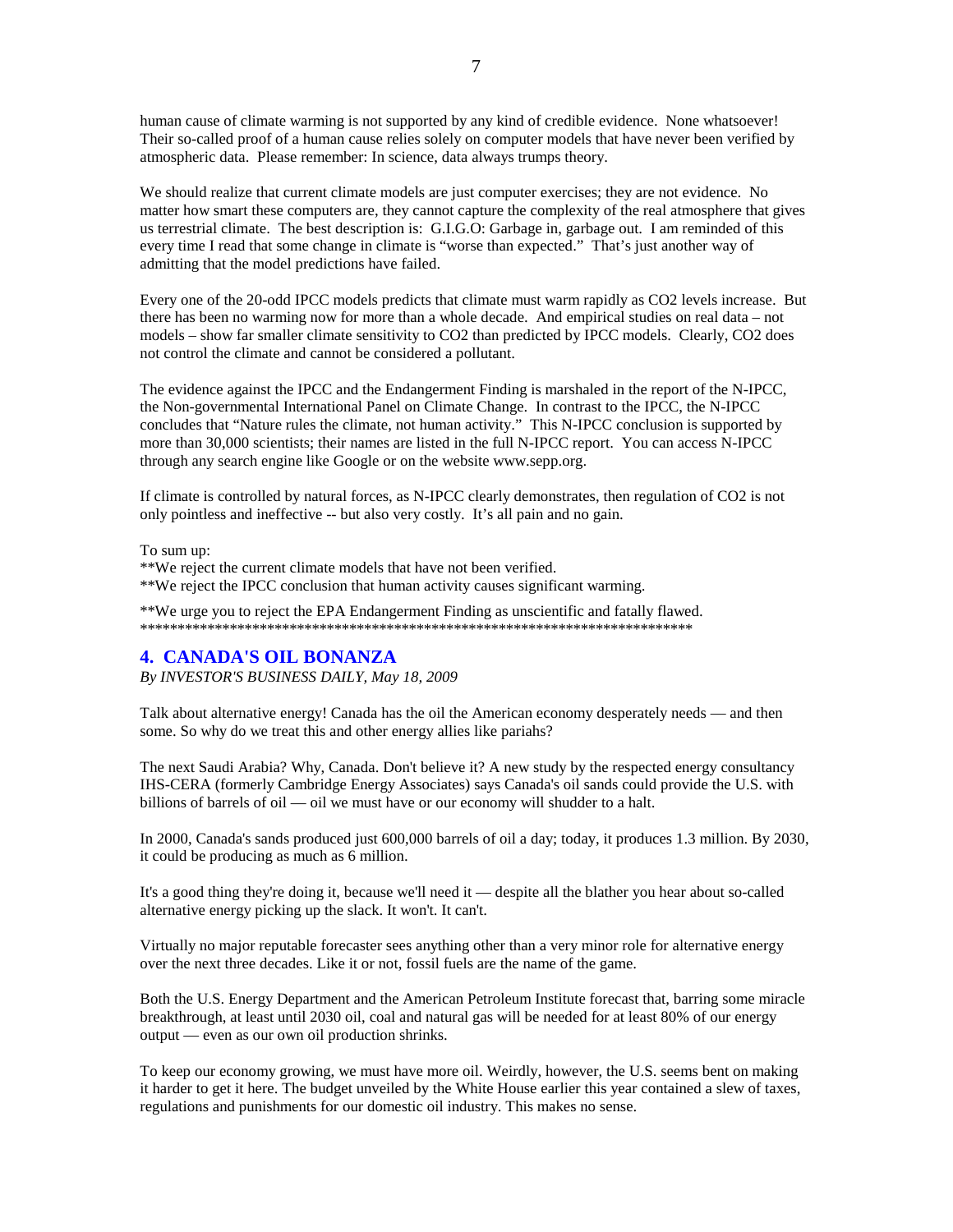The U.S. has taken more than 31 billion barrels of oil, 154 trillion cubic feet of natural gas and 11 billion tons of coal off the market intentionally through laws that make it difficult, if not impossible, to prospect and produce energy on federal lands. Years from now, people will scratch their heads in wonder at such foolishness.

Never mind that a study by ICF International last year said tapping our own energy resources could generate \$1.7 trillion in federal revenues, create thousands of jobs and make us more energy secure. Instead, our sick obsession with the chimera of global warming keeps us from doing what's economically sensible.

Meanwhile, we've gone after energy-rich Canada — already our No. 1 supplier of oil — with "buy American" provisions in our recently passed stimulus plan.

Rubbing sand in the wound, U.S. officials have even suggested we might not want Canada's oil, since it's so "dirty" and likely to increase our carbon footprint.

Here's a little yellow Post-It for U.S. policymakers: Make nice with Canada. Given our ridiculous refusal to exploit our own vast energy resources, it's going to be the best friend we can have. \*\*\*\*\*\*\*\*\*\*\*\*\*\*\*\*\*\*\*\*\*\*\*\*\*\*\*\*\*\*\*\*\*\*\*\*\*

### **5. THE CLIMATE-INDUSTRIAL COMPLEX:**

Some businesses see nothing but profits in the green movement. *WSJ, May 21, 2009 By BJORN LOMBORG* 

Some business leaders are cozying up with politicians and scientists to demand swift, drastic action on global warming. This is a new twist on a very old practice: companies using public policy to line their own pockets.

The tight relationship between the groups echoes the relationship among weapons makers, researchers and the U.S. military during the Cold War. President Dwight Eisenhower famously warned about the might of the "military-industrial complex," cautioning that "the potential for the disastrous rise of misplaced power exists and will persist." He worried that "there is a recurring temptation to feel that some spectacular and costly action could become the miraculous solution to all current difficulties."

This is certainly true of climate change. We are told that very expensive carbon regulations are the only way to respond to global warming, despite ample evidence that this approach does not pass a basic costbenefit test. We must ask whether a "climate-industrial complex" is emerging, pressing taxpayers to fork over money to please those who stand to gain.

This phenomenon will be on display at the World Business Summit on Climate Change in Copenhagen this weekend. The organizers -- the Copenhagen Climate Council -- hope to push political leaders into more drastic promises when they negotiate the Kyoto Protocol's replacement in December.

The opening keynote address is to be delivered by Al Gore, who actually represents all three groups: He is a politician, a campaigner and the chair of a green private-equity firm invested in products that a climatescared world would buy.

Naturally, many CEOs are genuinely concerned about global warming. But many of the most vocal stand to profit from carbon regulations. The term used by economists for their behavior is "rent-seeking."

The world's largest wind-turbine manufacturer, Copenhagen Climate Council member Vestas, urges governments to invest heavily in the wind market. It sponsors CNN's "Climate in Peril" segment, increasing support for policies that would increase Vestas's earnings. A fellow council member, Mr. Gore's green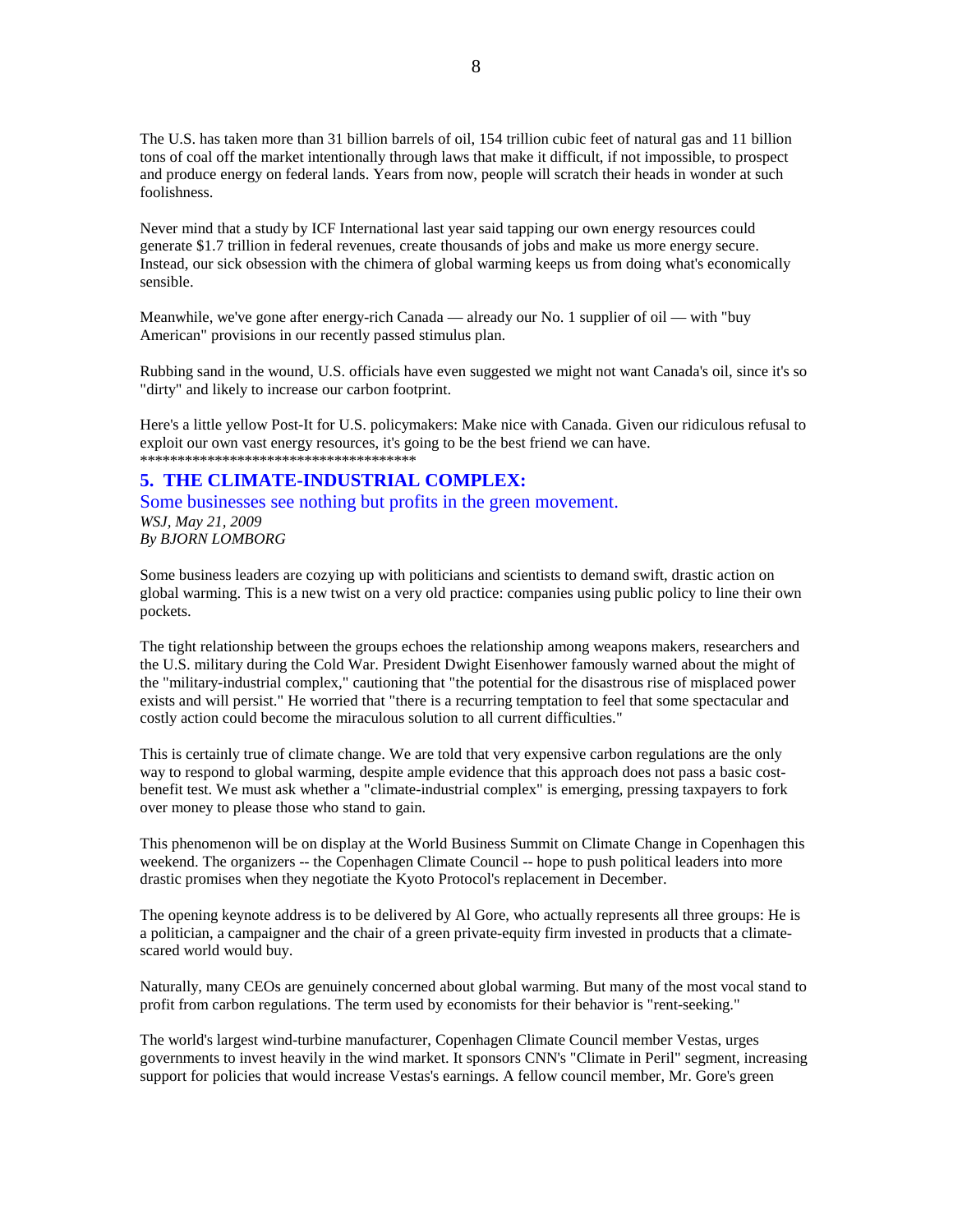investment firm Generation Investment Management, warns of a significant risk to the U.S. economy unless a price is quickly placed on carbon.

Even companies that are not heavily engaged in green business stand to gain. European energy companies made tens of billions of euros in the first years of the European Trading System when they received free carbon emission allocations.

American electricity utility Duke Energy, a member of the Copenhagen Climate Council, has long promoted a U.S. cap-and-trade scheme. Yet the company bitterly opposed the Warner-Lieberman bill in the U.S. Senate that would have created such a scheme because it did not include European-style handouts to coal companies. The Waxman-Markey bill in the House of Representatives promises to bring back the free lunch.

U.S. companies and interest groups involved with climate change hired 2,430 lobbyists just last year, up 300% from five years ago. Fifty of the biggest U.S. electric utilities -- including Duke -- spent \$51 million on lobbyists in just six months.

The massive transfer of wealth that many businesses seek is not necessarily good for the rest of the economy. Spain has been proclaimed a global example in providing financial aid to renewable energy companies to create green jobs. But research shows that each new job cost Spain 571,138 euros, with subsidies of more than one million euros required to create each new job in the uncompetitive wind industry. Moreover, the programs resulted in the destruction of nearly 110,000 jobs elsewhere in the economy, or 2.2 jobs for every job created.

The cozy corporate-climate relationship was pioneered by Enron, which bought up renewable energy companies and credit-trading outfits while boasting of its relationship with green interest groups. When the Kyoto Protocol was signed, an internal memo was sent within Enron that stated, "If implemented, [the Kyoto Protocol] will do more to promote Enron's business than almost any other regulatory business."

The World Business Summit will hear from "science and public policy leaders" seemingly selected for their scary views of global warming. They include James Lovelock, who believes that much of Europe will be Saharan and London will be underwater within 30 years; Sir Crispin Tickell, who believes that the United Kingdom's population needs to be cut by two-thirds so the country can cope with global warming; and Timothy Flannery, who warns of sea level rises as high as "an eight-story building."

Free speech is important. But these visions of catastrophe are a long way outside of mainstream scientific opinion, and they go much further than the careful findings of the United Nations panel of climate change scientists. When it comes to sea-level rise, for example, the United Nations expects a rise of between seven and 23 inches by 2100 -- considerably less than a one-story building.

There would be an outcry -- and rightfully so -- if big oil organized a climate change conference and invited only climate-change deniers.

The partnership among self-interested businesses, grandstanding politicians and alarmist campaigners truly is an unholy alliance. The climate-industrial complex does not promote discussion on how to overcome this challenge in a way that will be best for everybody. We should not be surprised or impressed that those who stand to make a profit are among the loudest calling for politicians to act. Spending a fortune on global carbon regulations will benefit a few, but dearly cost everybody else.

*Mr. Lomborg is director of the Copenhagen Consensus, a think tank, and author of "Cool It: The Skeptical Environmentalist's Guide to Global Warming" (Knopf, 2007).*  \*\*\*\*\*\*\*\*\*\*\*\*\*\*\*\*\*\*\*\*\*\*\*\*\*\*\*\*\*\*\*\*\*\*\*\*\*\*\*\*\*\*\*------------------------------------------------------

## **6. EARTH DAY REMEMBERED**

*I Hate the Media, 22 April 2009 http://www.ihatethemedia.com/earth-day-predictions-of-1970-the-reason-you-should-not-believe-earthday-predictions-of-2009*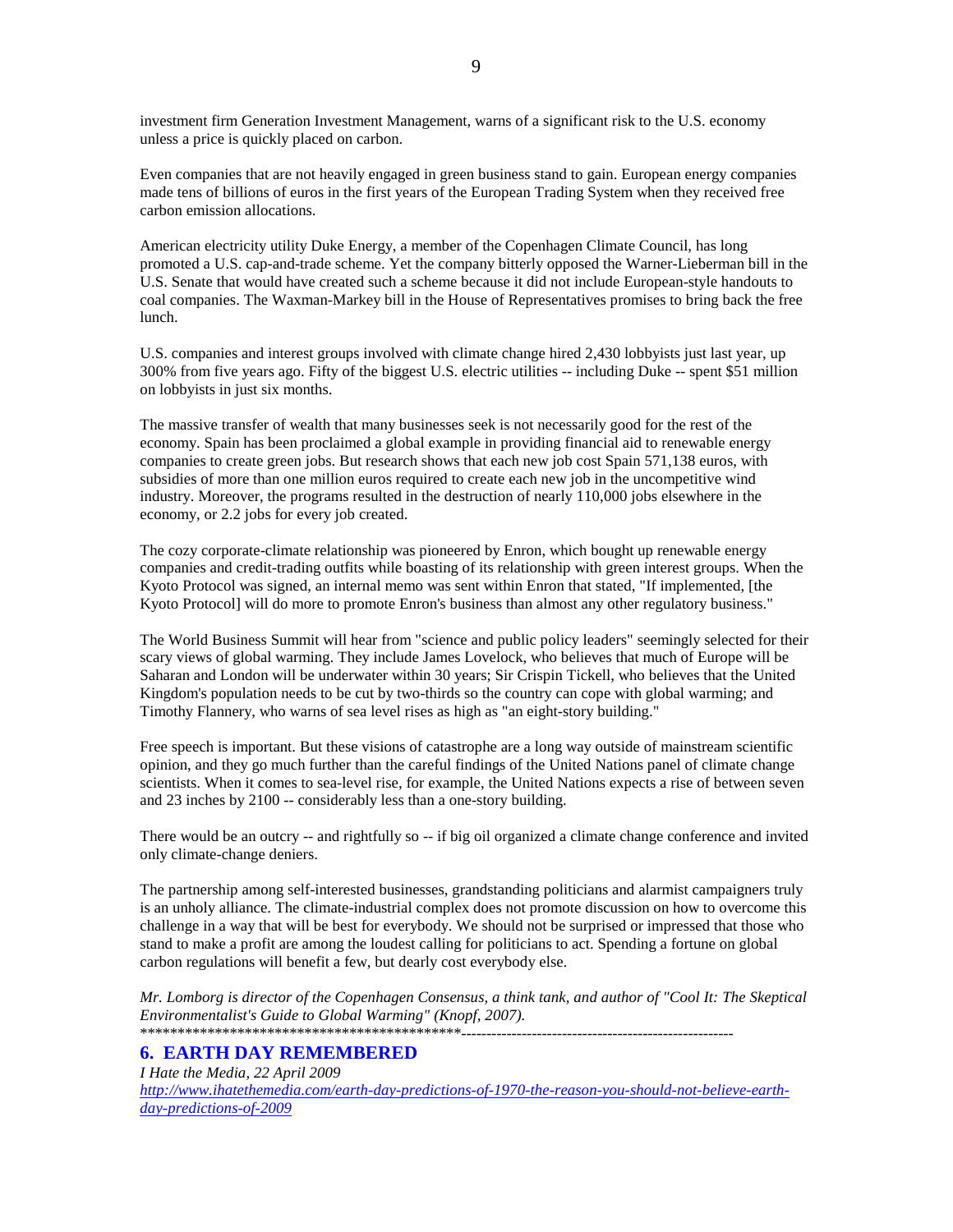Earth Day is past now, but this article is so popular we're pinning it at the top of the home page today so everyone looking for it can find it.

For the next 24 hours, the media will assault us with tales of imminent disaster that always accompany the annual Earth Day Doom & Gloom Extravaganza.

Ignore them. They'll be wrong. We're confident in saying that because they've always been wrong. And always will be.

Need proof? Here are some of the hilarious, spectacularly wrong predictions made on the occasion of Earth Day 1970.

"We have about five more years at the outside to do something." - -Kenneth Watt, ecologist

"Civilization will end within 15 or 30 years unless immediate action is taken against problems facing mankind." -- -George Wald, Harvard Biologist

"We are in an environmental crisis which threatens the survival of this nation, and of the world as a suitable place of human habitation." -- -Barry Commoner, Washington University biologist

"Man must stop pollution and conserve his resources, not merely to enhance existence but to save the race from intolerable deterioration and possible extinction." -NYT editorial, the day after the first Earth Day

"Population will inevitably and completely outstrip whatever small increases in food supplies we make. The death rate will increase until at least 100-200 million people per year will be starving to death during the next ten years." -- Paul Ehrlich, Stanford University biologist \*\*\*\*\*\*\*\*\*\*\*\*\*\*\*\*\*\*\*\*\*\*\*\*\*\*\*\*\*\*\*\*\*\*\*\*\*\*

## **7. LIGHT CARS ARE DANGEROUS CARS**

Today, the majority of pollution comes from the oldest, dirtiest cars. In fact, the dirtiest 10 percent of cars account for more than 50 percent of smog and carbon monoxide, and the dirtiest one-third account for 80 percent. The Clean Air Act's requirements have sent emissions in the right direction, but Barack Obama's new plan to nationalize fuel efficiency standards for cars and trucks and a new tailpipe standard for CO2 emissions could slow the progress, says Robert Grady, a former trustee of the Environmental Defense Fund.

The irony of Obama's proposals is that they may actually worsen emissions. By the White House's own calculation, the new rules, when combined with earlier proposed increases in Corporate Average Fuel Economy (CAFE) standards, will increase the average price of a new car by \$1,300, says Grady. Herein lies the problem:

o If you raise the price of new cars, people will buy fewer of them or put off the purchase while they drive the old clunker for a few thousand more miles.

o Fewer new cars means more pollution, which can cause significant health problems.

o The costs associated with excessive emissions of air pollutants like fine particulates and smog are substantial, immediate and observable.

o The plan may also contribute to a significant increase in highway deaths as vehicles are required to quickly meet the new CAFE standard and will likely become lighter in weight as a result.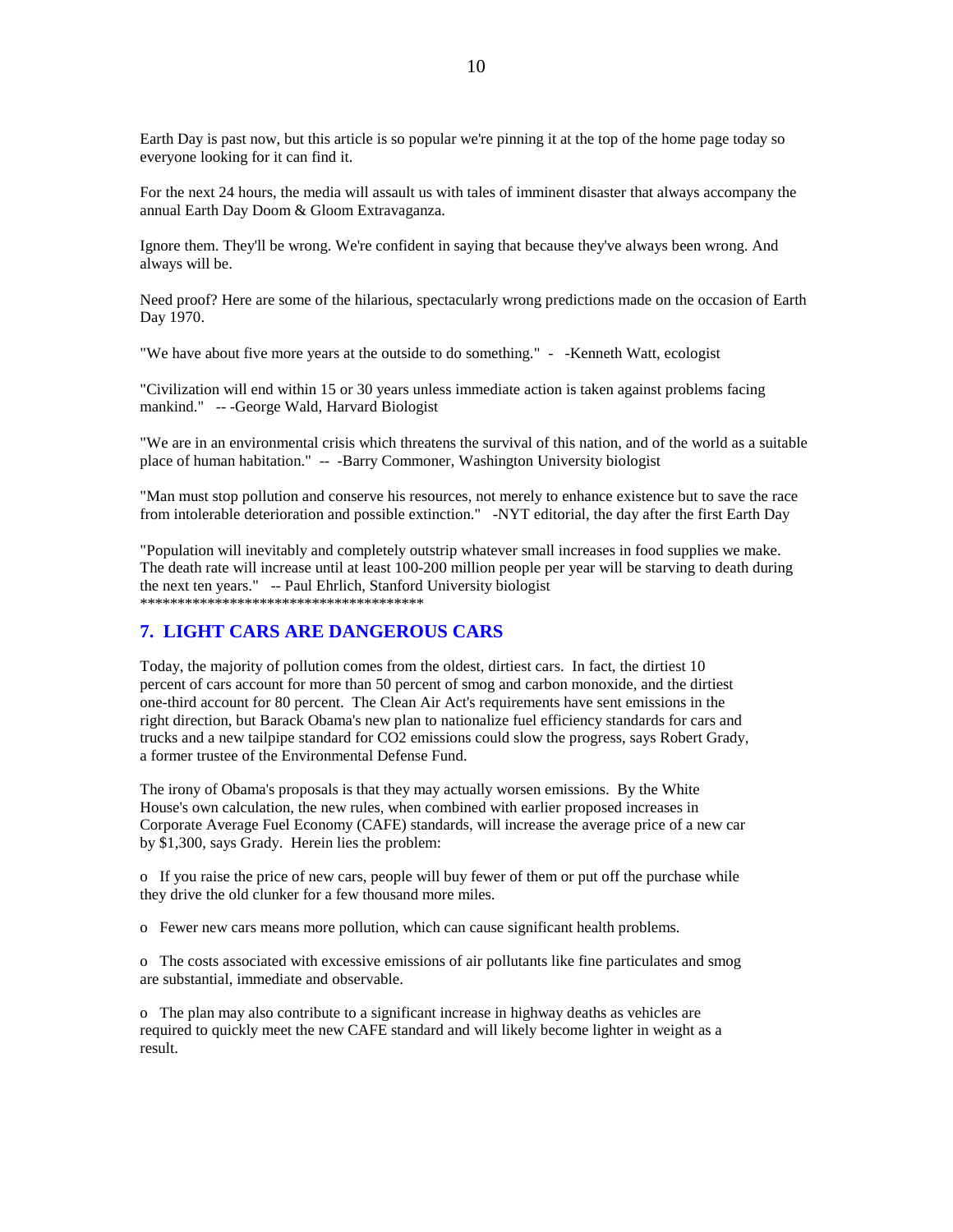None of this is intended to argue that Obama shouldn't be attacking the problem of climate change, says Grady. Indeed, some in Congress are proposing to cap carbon emissions and allow carbon credits to be traded, while others are proposing an increase in gasoline or carbon taxes.

Both of these approaches have their merits, although, in order not to damage the ailing economy, any increases in gasoline or carbon taxes should be matched by a cut of at least equal size in payroll taxes, concludes Grady.

*Source: Robert E. Grady, "Light Cars Are Dangerous Cars," Wall Street Journal, May 22, 2009. http://online.wsj.com/article/SB124294901851445311.html [H/t NCPA]* 

*SEPP Comments: Consumer reactions are not easily predictable. But it is likely that greater fuel efficiency (which reduces the marginal cost of driving) will lead to more traffic, more urban congestion, and more accidents. All this might be avoided by means of simply increasing the gasoline tax. It would be a sure way to reduce driving and oil use and imports.*  \*\*\*\*\*\*\*\*\*\*\*\*\*\*\*\*\*\*\*\*\*\*\*\*\*\*\*\*\*\*\*\*\*\*\*\*

### **8. IS GLOBAL WARMING BAD?**

*Jonathan Katz (Washington University)* 

The tacit but unstated assumption that has brought "global warming" such prominence is not the scientific question of whether anthropogenic greenhouse gases explain the observed warming in the last century, especially the last few decades. It is the assumption (hardly ever discussed) that global warming is bad for humanity, and important enough to warrant a world-wide sense of crisis and expensive and disruptive action.

To the extent that we can infer broad generalizations from historical records, periods of warm climate, such as the Late Medieval Climatic Maximum, were good for humanity. How could extended growing seasons in temperate and sub-arctic regions be bad? It is speculated that climate change will imply deleterious changes in rainfall patterns. These are certainly beyond climatologists' ability to predict, but one observation is that in the last two decades the Sahel has become wetter than it was in the previous few decades, when there was much fear (not then associated with global climate change) that it was being turned into desert.

We may be dealing with a quasi-religious (certainly not rational) belief that anything "natural" is good, and that any human intervention in the natural world is bad and should be minimized. There were people who opposed vaccination on these grounds, and still are some who prefer "organic" and "natural" food for similar reasons.

It is not possible to engage in rational discussion with irrational beliefs. It is also not possible to engage in rational discussion with those whose interest in the global warming bandwagon is as a way to make money or build a career. \*\*\*\*\*\*\*\*\*\*\*\*\*\*\*\*\*\*\*\*\*\*\*\*\*\*\*\*\*\*\*\*\*\*\*\*\*\*\*\*\*\*\*\*\*\*\*\*\*\*\*\*\*\*\*\*\*\*\*

### **9. NEWS FROM THE AMERICAN COUNCIL ON SCIENCE AND HEALTH**

Nearly six months after all U.S. asthma patients were required to switch from CFC inhalers to more environmentally sound HFA inhalers, some people are reporting problems with the new devices. HFA inhalers have a distinct taste, a weaker-feeling spray, and require patients to take slow, deep breaths. But as